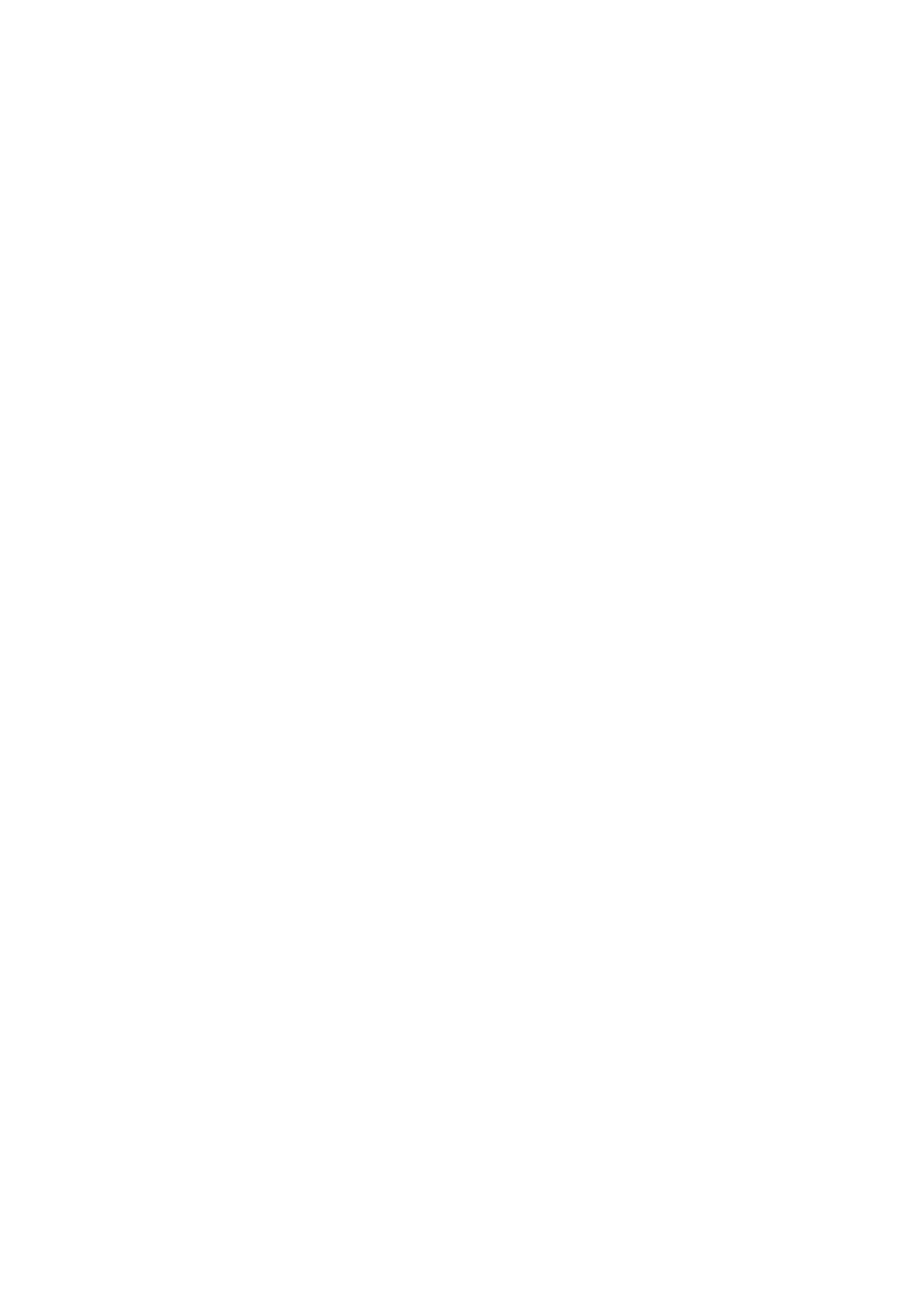### **PRIZE MONEY AND ENTRY FEES**

**PRIZE MONEY**- Horse of the Year Show qualifying classes 1<sup>ST</sup> £25, 2<sup>ND</sup> £15, 3<sup>RD</sup> £10 All other classes -  $1^{st}$  £15,  $2^{nd}$  £10,  $3^{rd}$  £5

All other classes with 8 or less entries 1<sup>s</sup> prize only

### **ENTRY FEE CLASSES:-**

**Horse of the Year Show qualifying classes: -** £59.00

Includes Horse of the Year Show- £16.00 Contribution All other classes £28.00

**STABLING** - Please book direct with Arena UK – 01476 591569 teresa@arenauk.com

### **NO REFUNDS ON ENTRIES THIS WILL BE STRICTLY ADHERED TO**

### **ACCESS TO SHOWGROUND**

FRIDAY 17<sup>TH</sup> JUNE - Exhibitors will not be allowed access to the showground until after 5 pm. Gates open 6 am on SATURDAY 18<sup>TH</sup> JUNE 2022

### **ELIGIBILITY**

Horse of the Year Qualifying classes are open to animals, owned, registered, and ridden by members of the BSPS, NPS, UK Ponies & Horses or TSR.

All other classes are open to animals, owned registered and ridden by BSPS members.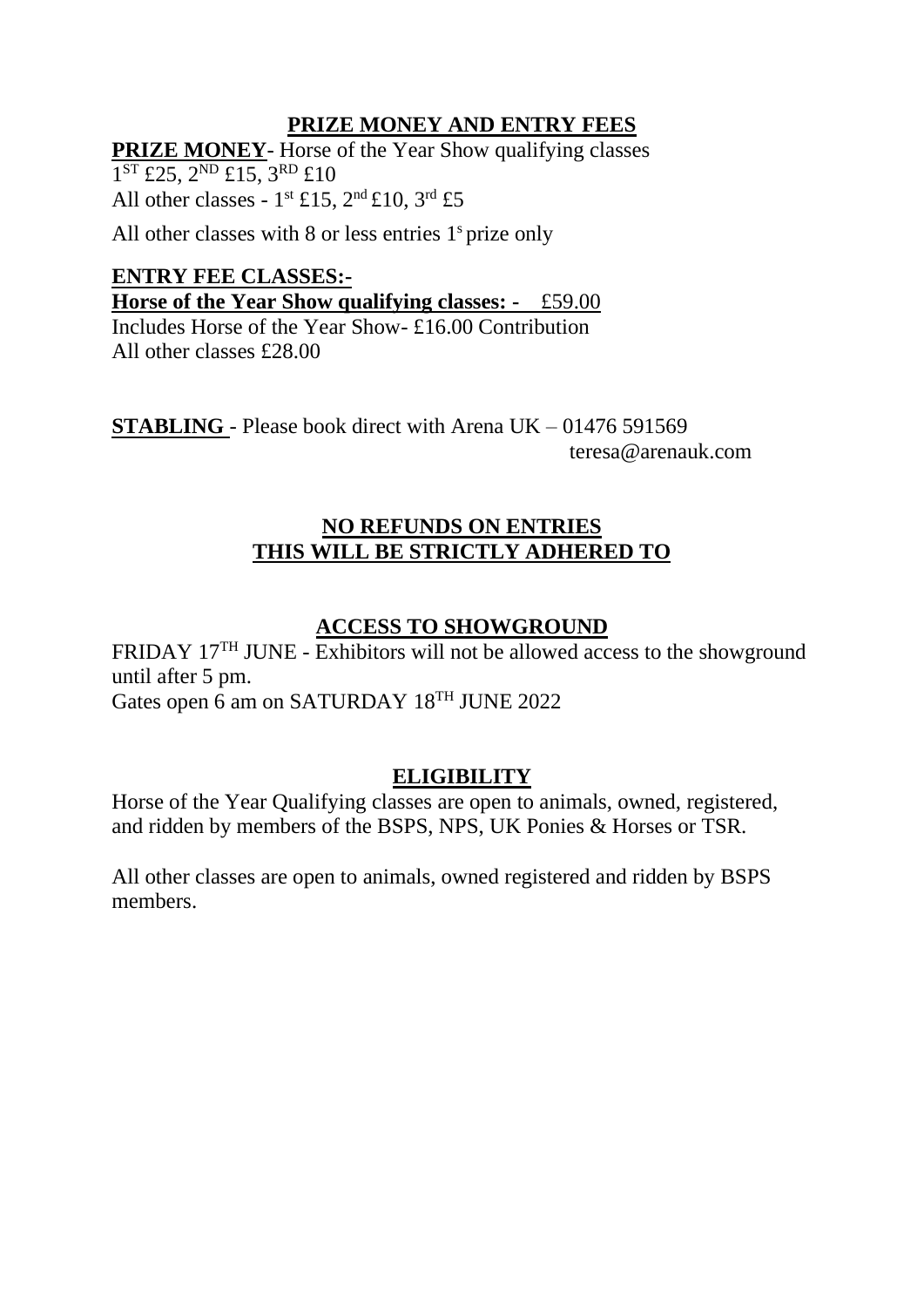### **QUALIFIERS Horse of the Year Show**

This is a Horse of the Year Show Qualifier, all data given upon entry of this class is provided to Grandstand Media Limited and stored on the Grandstand Entries System. For full policy details please visit www.grandstandentries.com

This Show is a qualifier for the Horse of Year Show, NEC, Birmingham  $5<sup>th</sup>$  to  $9<sup>th</sup>$ October 2022 only one pony in each of the following classes will qualify: -

Classes 12,13,16,17,18,19,20,21,22,24,25,26,27,29,30, & 33 the highest placed pony not already qualified, from the first five ponies placed in each class will qualify. Qualification will not pass below fifth place and will be verified by the Horse of the year Show office.

These classes will be run in accordance with the general rules as set out in the Horse of the Year Show rule book, a copy of which can be downloaded from [www.hoys.co.uk](http://www.hoys.co.uk/)

These classes are open to ponies, four years old or over, mares and geldings. Ponies must be registered with either BSPS, NPS, UK Ponies & Horses or TSR and a valid JMB number lodged with that society. Riders and Owners must be members of either BSPS, NPS, UK Ponies & Horses or TSR.

### **THE BSPS "BLUE RIBAND PONY OF THE YEAR"**

**The Desert Orchid Blue Riband WHP/WH of the Year - 1st and 2<sup>nd</sup> in classes** 19-22 will qualify.

**The Blue Riband Mini Pony of the Year.** 1<sup>st</sup> and 2<sup>nd</sup> in Classes 12 and 13

**The Legend Blue Riband Show Pony of the Year - 1st and 2<sup>nd</sup> in Classes 16, 17 and** 18 will qualify.

**The John Peel Blue Riband S.H.P. of the Year -** 1 st and 2nd in Classes 24, 25, 26 and 27 will qualify.

**The Blue Riband Intermediate SRT of the Year -** 1<sup>st</sup> and 2<sup>nd</sup> in Classes 29, 30 and 32 will qualify.

### **BSPS "BINKS FAMILY" CHAMPION OF CHAMPIONS**

The Winners of Classes 16, 17 and 18 will qualify for the Binks Family Show Pony Champion of Champions.

The Winners of Classes 19, 20, 21 and 22 will qualify for the BSPS Binks Family WHP Champion of Champions.

The Winners of Classes 24, 25, 26 and 27 will qualify of the BSPS Binks Family SHP Champion of Champions.

The Winners of Classes 29, 30 and 32 will qualify for the BSPS Binks Family Intermediate Champion of Champions.

The Winners of classes 12, 13 and 14 Binks Family Lead Rein, First Ridden and Lead Rein Hunter Pony Champion of Champions.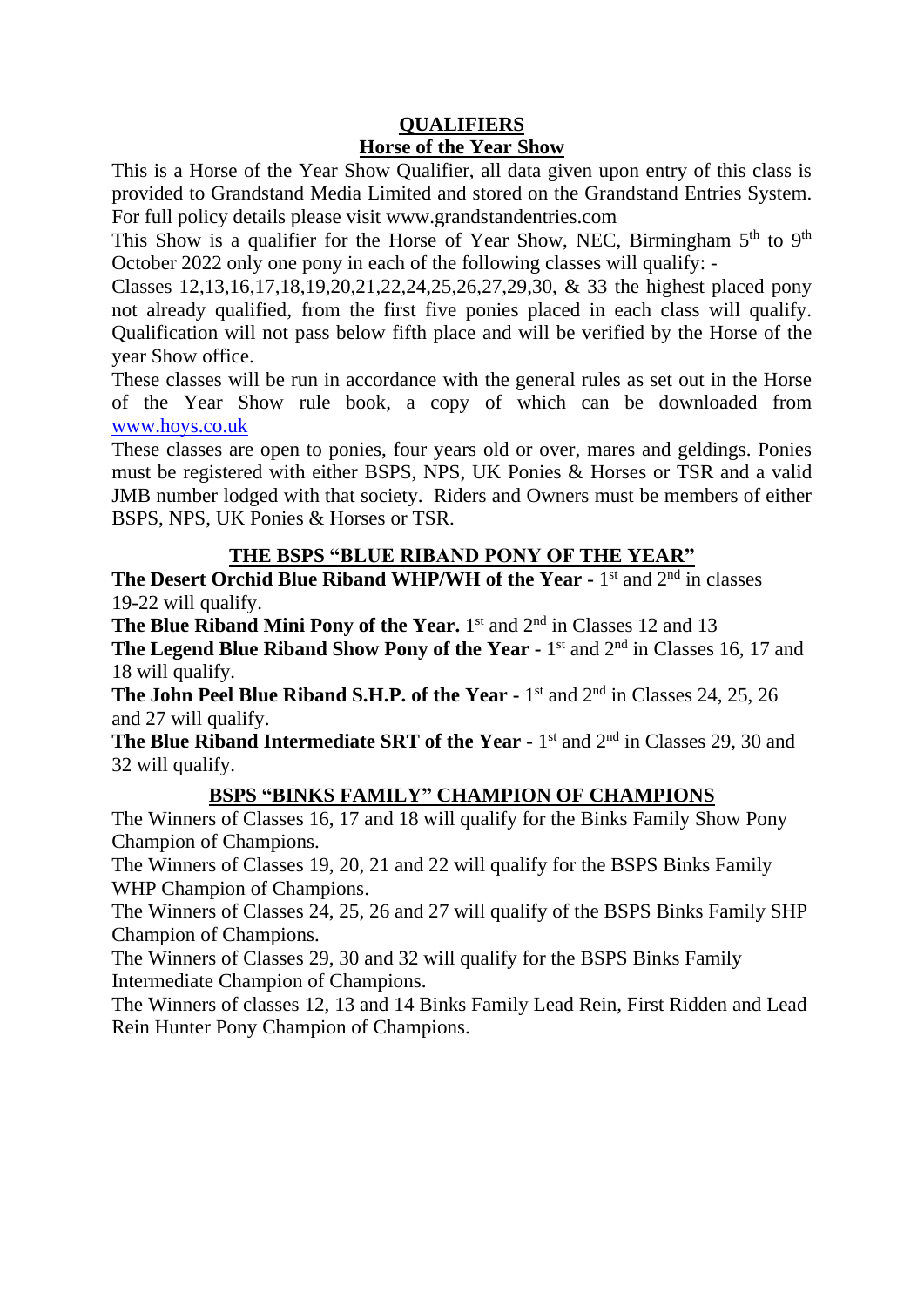### **BSPS "WHITE COMPANY" CHAMPION OF CHAMPIONS**

The Winners of Classes 10 and 11 will qualify for the Binks Family Mini WHP Champion of Champions.

The finals to be held at the 2022 BSPS Summer Championships Show

### **THE BSPS "CLASSIC SERVICES GROUP" CHALLENGE**

Animals competing in classes 10,11,12,13,14,16,17,18,19,20,21,22,24,25,26,27,29,30 and 32 qualify for the Classic Services Group Challenge classes at the BSPS Summer Championships Showing classes

### **BSPS CHAMPIONSHIPS SHOW**

This Show is a qualifier for the 2022 BSPS Championships Show, to be held at Arena UK, Allington, Grantham, Lincolnshire. The first and second prizewinners in Classes 11,12,13,16,17,18,19,20,21,24,25,26,27 and first to third prizewinners in Classes 10,29, 30 and 32. will qualify provided the animal is owned registered and ridden by a BSPS Member.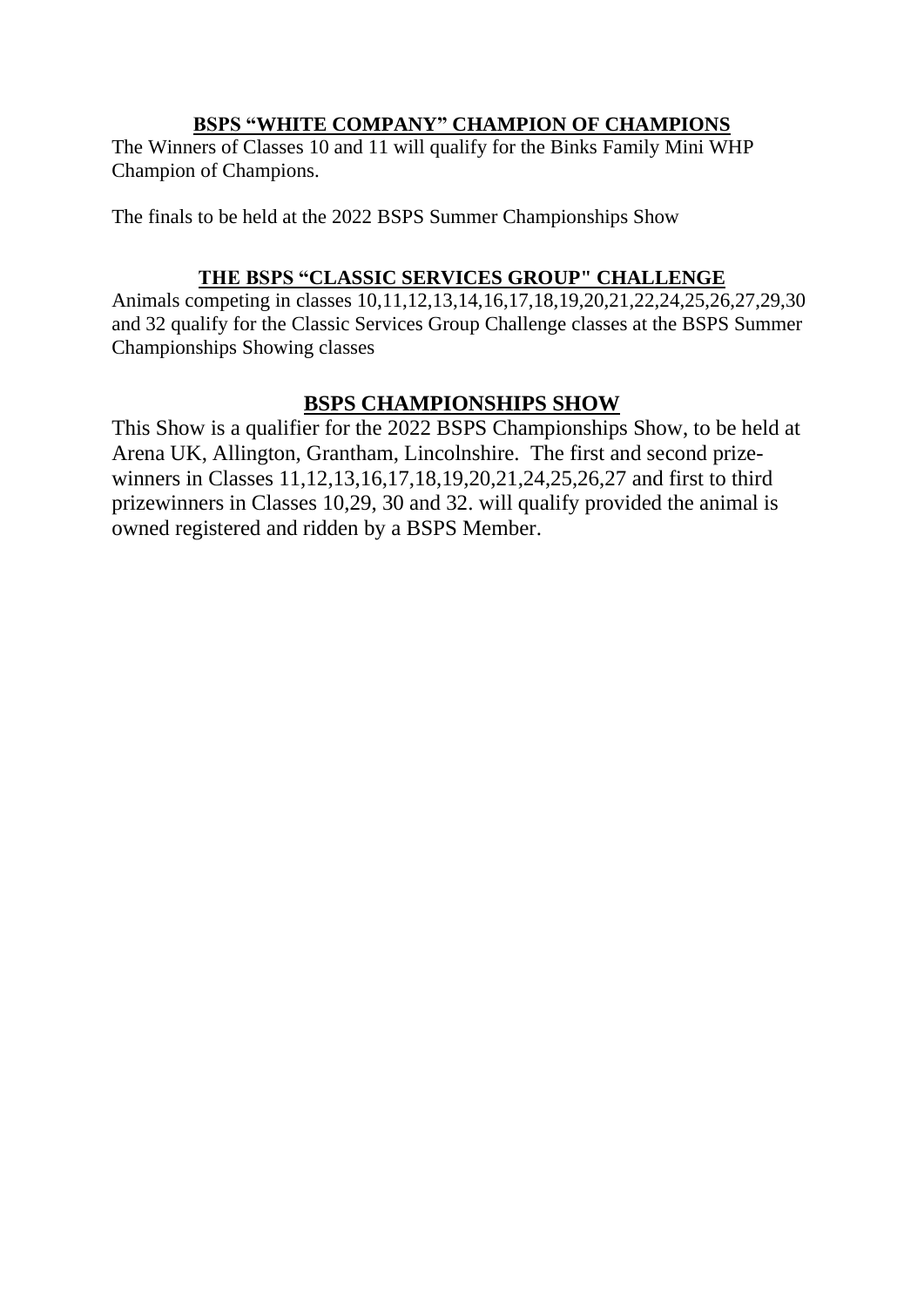## **TIMETABLE AND JUDGES**

## **RING ONE (Indoor Arena)**

| 8.00 am                                       | <b>CLASS 2</b>  | The BSPS Tiny Tots Lead Rein                                      |
|-----------------------------------------------|-----------------|-------------------------------------------------------------------|
|                                               |                 | Mrs. A. Riley                                                     |
| 8.45 am                                       | <b>CLASS 3</b>  | The BSPS Tiny Tots First Ridden                                   |
|                                               |                 | Mrs. A. Riley                                                     |
| $9.30 \text{ am}$                             | <b>CLASS 4</b>  | The BSPS Tiny Tots Lead Rein                                      |
|                                               |                 | Miss F. Ludlow                                                    |
| $10.15$ am                                    | <b>CLASS 5</b>  | The BSPS Restricted Tiny Tots First Ridden                        |
|                                               |                 | Miss F. Ludlow                                                    |
| $11.00 \text{ am}$                            | <b>CLASS 9</b>  | <b>The BSPS Lead Rein Working Sports Pony – Mrs. P. Pattinson</b> |
|                                               |                 | (Qualifier for The Gold Cup Final)                                |
| $11.45$ am                                    | <b>CLASS 6</b>  | The BSPS Tiny Tots Walk and Trot                                  |
|                                               |                 | Mrs. D. Gregson                                                   |
| $12.30 \text{ pm}$                            | <b>CLASS 7</b>  | The BSPS Tiny Tots Ridden                                         |
|                                               |                 | Mrs. S. Thomas                                                    |
| $2.00$ pm                                     | <b>CLASS 12</b> | Horse of the Year Show Lead Rein Pony                             |
|                                               |                 | Mrs. D. Gregson                                                   |
| $3.00 \text{ pm}$                             | <b>CLASS 13</b> | Horse of the Year Show First Ridden Pony                          |
|                                               |                 | Mrs. D. Gregson and Mrs. N. Turner                                |
|                                               |                 | To follow on Mini Show Pony Championship – Mrs. D. Gregson        |
| The Tiny Tots Supreme Championship<br>4.30 pm |                 |                                                                   |
|                                               |                 | Mrs. S. Thomas and Mrs. D. Gregson                                |

| <b>RING TWO</b>             |                                               |                                                                                                                                                                 |
|-----------------------------|-----------------------------------------------|-----------------------------------------------------------------------------------------------------------------------------------------------------------------|
| 8.00 am                     | <b>CLASS 22</b>                               | Horse of the Year Show, National Pony Society/Mole Valley Farmers<br><b>Intermediate Working Hunter Pony</b><br>Phase I- Mrs. S. Ward Phase II- Mr. N. Hollings |
| $9.15 \text{ am}$           | <b>CLASS 21</b>                               | Horse of the Year Show National Pony Society/Mole Valley Farmers<br><b>153cms Working Hunter Pony</b><br>Phase I- Mr. N. Hollings Phase II- Mrs. S. Ward        |
|                             |                                               |                                                                                                                                                                 |
| $10.30$ am                  | <b>CLASS 20</b>                               | Horse of the Year Show National Pony Society/Mole Valley Farmers<br><b>143cms Working Hunter Pony</b>                                                           |
|                             |                                               | Phase I- Mrs. S. Ward Phase II- Mr. N. Hollings                                                                                                                 |
| $12.15$ pm                  | <b>CLASS 19</b>                               | Horse of the Year Show National Pony Society/Mole Valley Farmers<br><b>133cms Working Hunter Pony</b><br>Phase I- Mr. N. Hollings Phase II- Mrs. S. Ward        |
|                             |                                               |                                                                                                                                                                 |
| To follow on                |                                               | Horse of the Year Show Working Hunter Pony Championship<br>Mrs. S. Ward and Mr. N. Hollings                                                                     |
| $1.30 \text{ pm}$           | <b>CLASS 1</b>                                | <b>The BSPS Tiny Tots Stakes</b>                                                                                                                                |
|                             |                                               | Phase I – Mr. P. Stringer Phase II – Mrs. P. Pattinson                                                                                                          |
| $2.30$ pm                   | <b>CLASS 10</b>                               | <b>The BSPS Cradle Stakes</b>                                                                                                                                   |
|                             |                                               | Phase I – Mrs. P. Pattinson Phase II – Mr. P. Stringer                                                                                                          |
| 3.30 pm                     | <b>CLASS 11</b>                               | <b>The BSPS Nursery Stakes</b>                                                                                                                                  |
| $\mathbf{m}$ e $\mathbf{m}$ | $\mathbf{M}^{\bullet}$ $\mathbf{M}^{\bullet}$ | Phase $I - Mr$ . P. Stringer Phase $II - Mrs$ . P. Pattinson<br>$\mathbf{1}$ , $\mathbf{1}$ , $\mathbf{1}$                                                      |

**To follow on Mini WHP Championship -**Mrs. P. Pattinson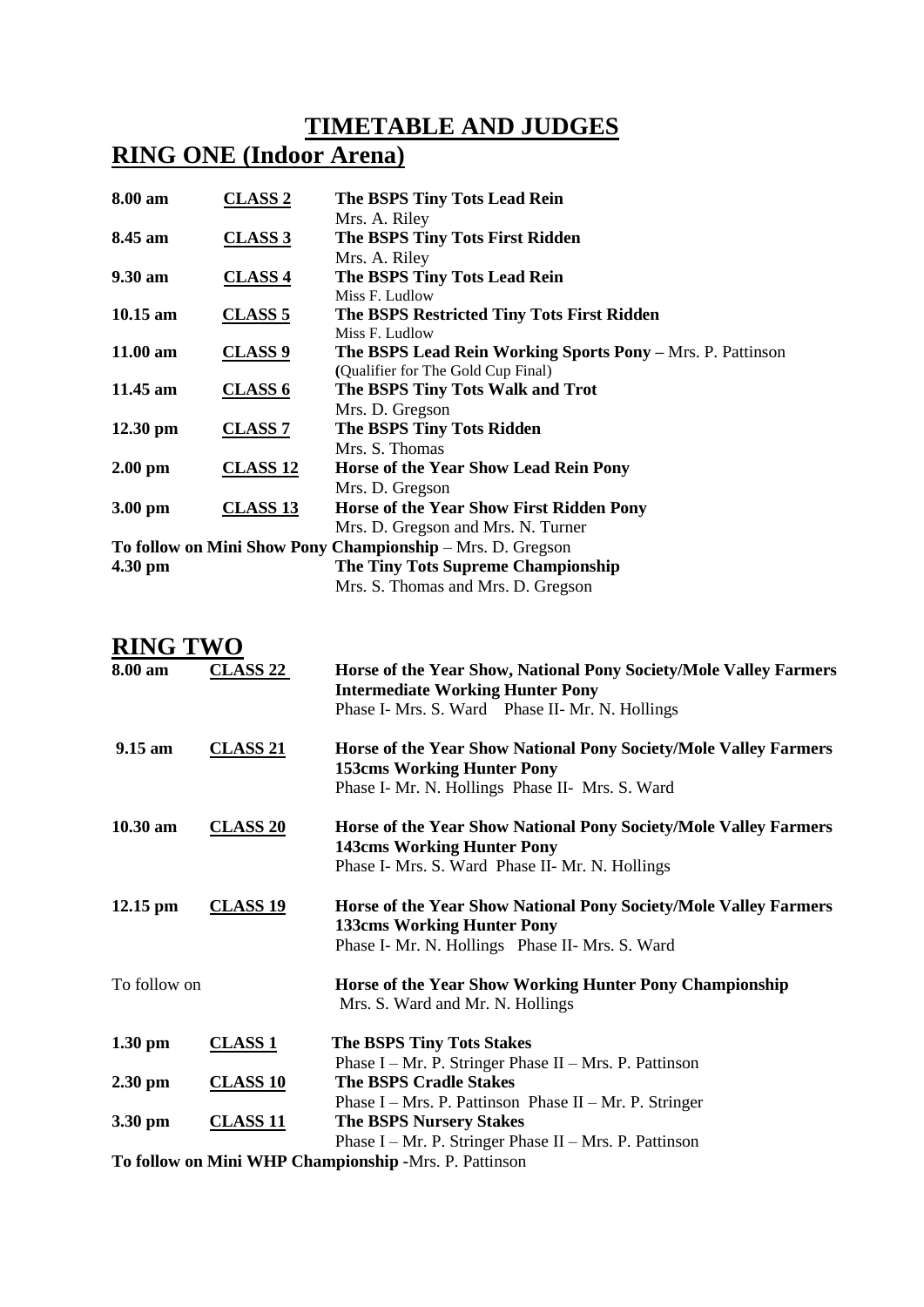| <b>RING THREE</b> |                     |                                                                                                                                               |
|-------------------|---------------------|-----------------------------------------------------------------------------------------------------------------------------------------------|
| 8.00 am           | <b>CLASS 15</b>     | <b>Novice Show Pony not exceeding 148cms</b><br>Mrs. J. Bettaney                                                                              |
| 9.00 am           | <b>CLASS 16</b>     | Horse of the Year Show British Show Pony Society 128cms<br><b>Children's Riding Pony</b><br>Phase I- Mrs. N. Turner Phase II- Miss. M. Hutley |
| $10.15$ am        | <b>CLASS 17</b>     | Horse of the Year Show British Show Pony Society 138cms<br><b>Children's Riding Pony</b><br>Phase I- Miss M. Hutley Phase II- Mrs N. Turner   |
| 11.30 am          | <b>CLASS 18</b>     | Horse of the Year Show British Show Pony Society 148cms<br><b>Children's Riding Pony</b><br>Phase I- Mrs N. Turner Phase II- Miss M. Hutley   |
| To follow on      |                     | Horse of the Year Show British Show Pony Society<br><b>Children's Riding Pony Championship</b><br>Mrs N. Turner and Miss M. Hutley            |
| $12.30$ pm        | <b>CLASS 23</b>     | <b>Novice Show Hunter Pony Class</b><br>Mrs J. James                                                                                          |
| $1.00$ pm         | <b>CLASS 24</b>     | Horse of the Year Show The Binks Family 122cms Show Hunter Pony<br>Ph I- Miss F. Ludlow Ph II- Mrs. J. Ross                                   |
| $2.00$ pm         | <b>CLASS 25</b>     | Horse of the Year Show The Binks Family 133cms Show Hunter Pony<br>Ph I- Mrs. J. Ross Ph II- Miss F. Ludlow                                   |
| 3.00 pm           | CLASS <sub>26</sub> | Horse of the Year Show The Binks Family 143cms Show Hunter Pony<br>Ph I- Miss F. Ludlow Ph II- Mrs. J. Ross                                   |
| $4.00$ pm         | <b>CLASS 27</b>     | Horse of the Year Show The Binks Family 153cms Show Hunter<br>Ph I- Mrs. J. Ross Ph II- Miss F. Ludlow                                        |
| To follow on      |                     | <b>Show Hunter Pony Championship</b><br>Miss F. Ludlow and Mrs. J. Ross                                                                       |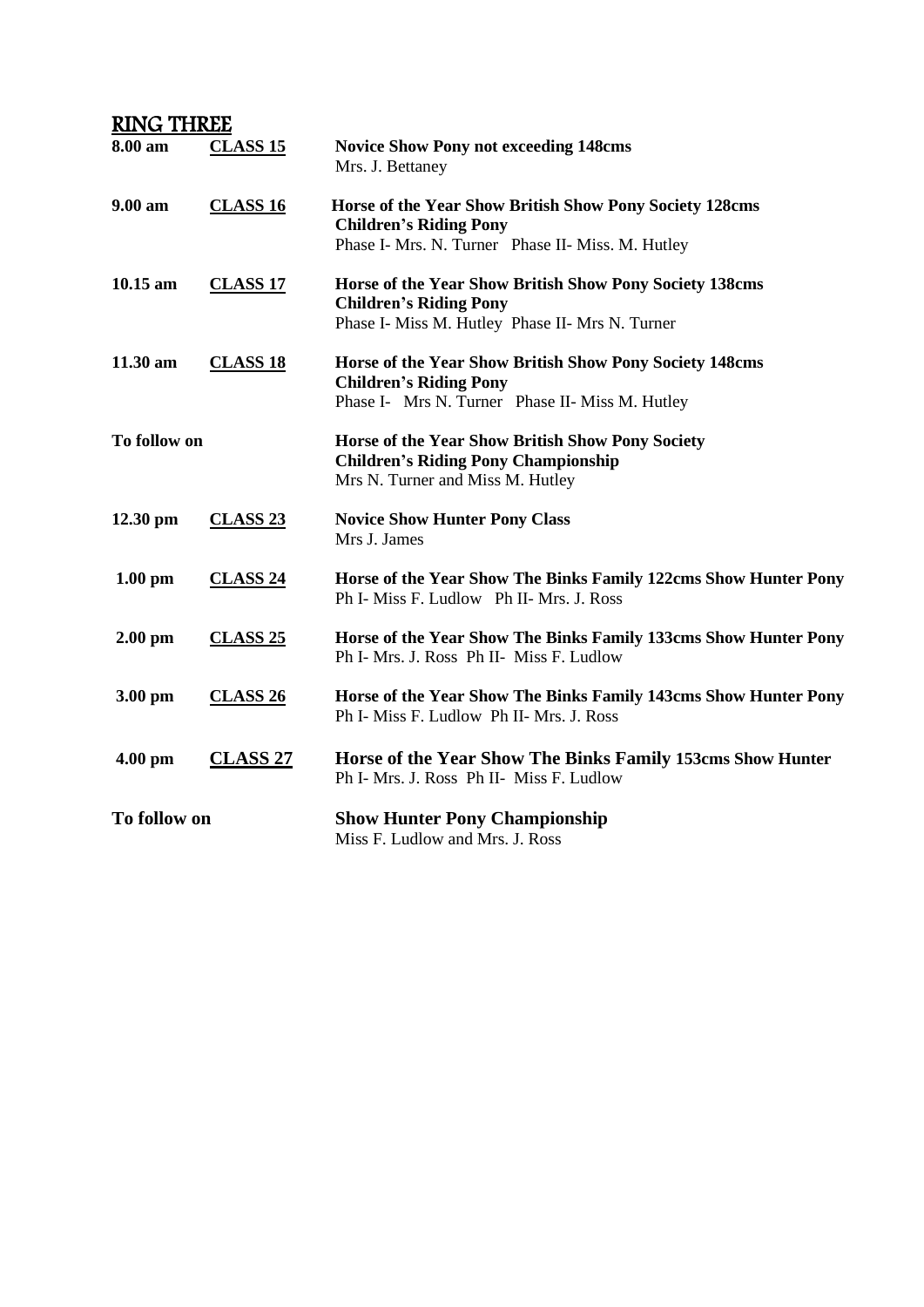|                   | <b>RING FOUR</b>    |                                                                                                           |  |  |  |
|-------------------|---------------------|-----------------------------------------------------------------------------------------------------------|--|--|--|
| 8.00 am           | <b>CLASS 31</b>     | <b>Novice Intermediate Show Hunter</b><br>Mrs. J. James                                                   |  |  |  |
| 8.45 am           | <b>CLASS 32</b>     | <b>Open Intermediate Show Hunter</b><br>Ph I- Mrs. J. Bettaney Ph II- Mrs. A. Riley                       |  |  |  |
| 10.00 am          | <b>CLASS 28</b>     | <b>Novice Intermediate Show Riding Type</b><br>Mrs. J. James                                              |  |  |  |
| 11.00 am          | CLASS <sub>29</sub> | Horse of the Year Show 153 cm Intermediate Show Riding Type<br>Ph 1- Mrs. A. Riley Ph II- Mrs J. Bettaney |  |  |  |
| 12 noon           | <b>CLASS 30</b>     | Horse of the Year Show 158 cm Intermediate Show Riding Type<br>Ph I- Mrs J. Bettaney Ph II- Mrs A. Riley  |  |  |  |
| <b>To follow</b>  |                     | <b>Intermediate Championship</b><br>Mrs. J. Bettaney and Mrs A. Riley                                     |  |  |  |
| $1.30 \text{ pm}$ | <b>CLASS 33</b>     | Horse of the Year Show Part Bred Pony<br>Mrs. A. Riley and Mrs J. Bettaney                                |  |  |  |
| $2.30$ pm         | <b>CLASS 14</b>     | <b>Lead Rein Hunter Type</b><br>Miss M. Hutley                                                            |  |  |  |
| 3.30 pm           | <b>CLASS 8</b>      | <b>Tiny Tots Lead Rein of Hunter Type</b><br>Mr. P. Cook                                                  |  |  |  |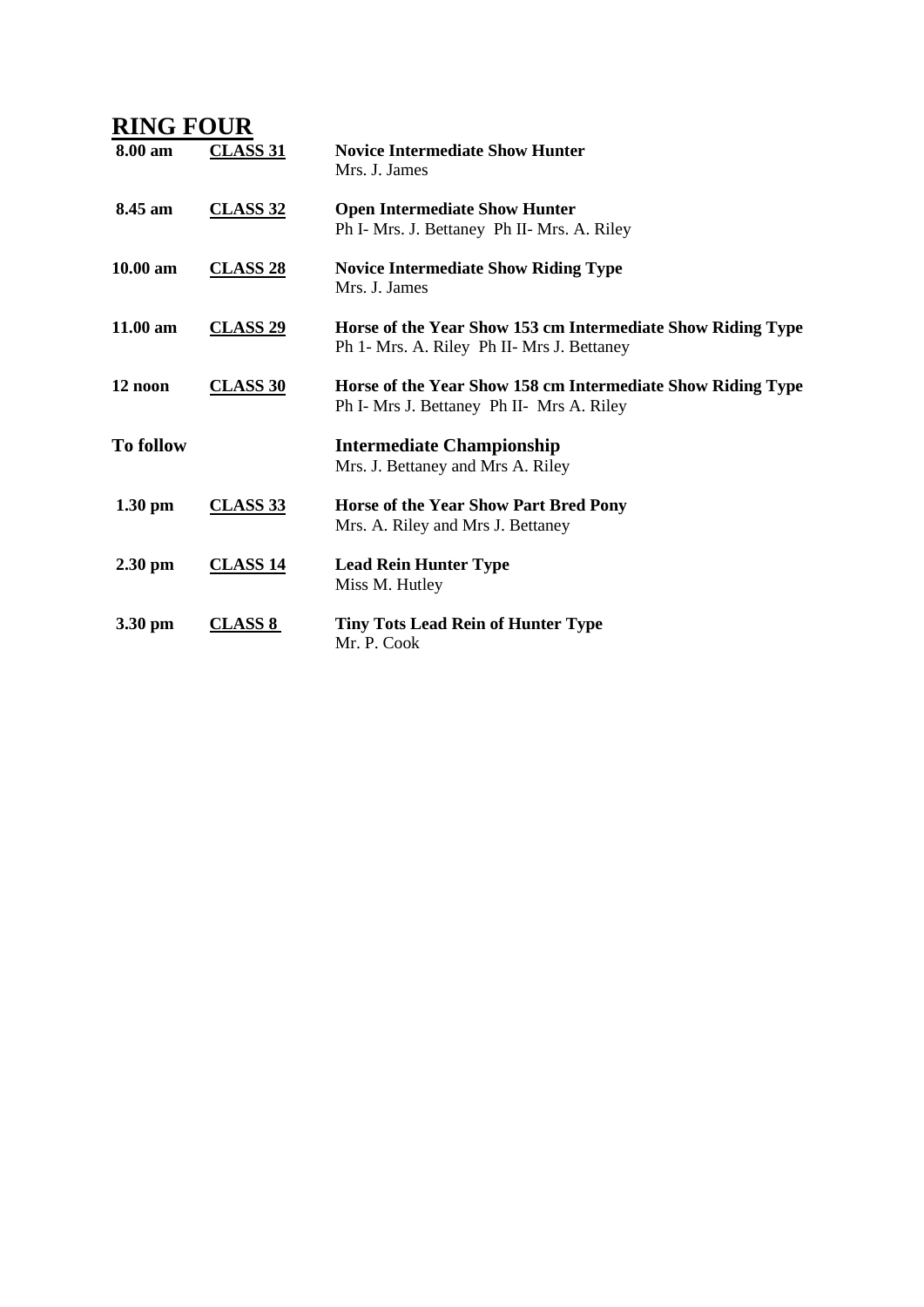# **TINY TOTS CLASSES**

#### **SASHES TO THE 1ST TO 3 rd PLACED RIDERS IN THE TINY TOTS CLASSES 1 TO 8**

### **CLASS 1 THE BSPS TINY TOTS STAKES PLAITED OR UNPLAITED PONIES Maximum height of fences 40cms**

Ponies not exceeding 122cms. Suitable to be ridden by a rider not to have attained their  $9<sup>th</sup>$  birthday before  $1<sup>st</sup>$  January in the current year.

### **CLASS 2 THE BSPS TINY TOTS PLAITED OR UNPLAITED LEAD REIN PONY**

Ponies not exceeding 122cms. Suitable to be ridden by a rider not to have attained their 5th birthday before 1st January in the current year.

#### **CLASS 3 THE BSPS TINY TOTS PLAITED OR UNPLAITED FIRST RIDDEN PONY**

Ponies not exceeding 122cms. Suitable to be ridden by a rider not to have attained their 8<sup>th</sup> birthday before 1<sup>st</sup> January in the current year.

#### **CLASS 4 THE BSPS TINY TOTS PLAITED OR UNPLAITED LEAD REIN**

Ponies not exceeding 122cms. Suitable to be ridden by a rider not to have attained their  $7<sup>th</sup>$  birthday before  $1<sup>st</sup>$  January in the current year.

#### **CLASS 5 THE BSPS RESTRICTED TINY TOTS PLAITED OR UNPLAITED FIRST RIDDEN**

Ponies not exceeding 128cms. Suitable to be ridden by a rider not to have attained their  $9<sup>th</sup>$  birthday before  $1<sup>st</sup>$  January in the current year. Riders not to have won a first prize in an Open First Ridden Class.

#### **CLASS 6 THE BSPS TINY TOTS PLAITED OR UNPLAITED WALK AND TROT RIDDEN CLASS**

Ponies not exceeding 128cms. Suitable to be ridden by a rider not to have attained their  $9<sup>th</sup>$  birthday before  $1<sup>st</sup>$  January in the current year. Ponies will only walk and trot in this class.

#### **CLASS 7 THE BSPS TINY TOTS PLAITED OR UNPLAITED PONY RIDDEN CLASS** Ponies not exceeding 128cms. Suitable to be ridden by a rider not to have attained their  $10<sup>th</sup>$  birthday before  $1<sup>st</sup>$  January in the current year. In this class Ponies will be asked to canter in their individual shows only.

#### **CLASS 8 THE BSPS TINY TOTS PLAITED OR UNPLAITED LEAD REIN OF HUNTER TYPE CLASS**

Ponies not exceeding 128cms. Suitable to be ridden by a rider not to have attained their  $8<sup>th</sup>$  birthday before  $1<sup>st</sup>$  January in the current year. In this class Ponies will be asked to complete an obstacle course.

### **TINY TOTS SUPREME CHAMPIONSHIP 2022**

To be competed for by the  $1<sup>st</sup>$  prize winners from classes 1 to 8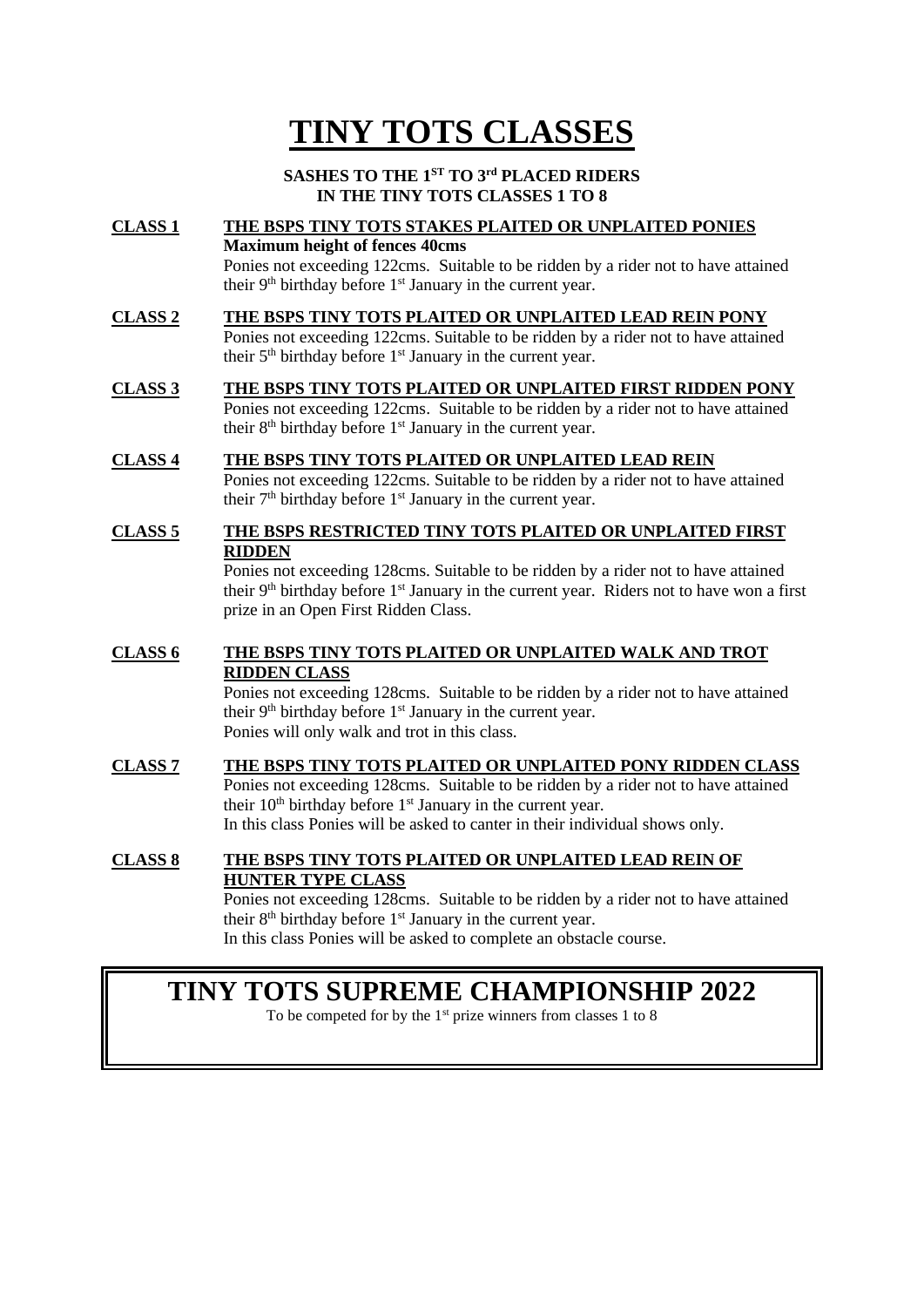### **LEAD REIN WORKING SPORTS PONY**

#### **CLASS 9 THE BSPS LEAD REIN WORKING SPORTS PONY**

Ponies not exceeding 122cms. Suitable to be ridden by a rider born in 2013, 2014, 2015 ,2016 and 2017.

In Lead Rein WSP classes the Judge will be looking for a pony suitable for a child to begin their future in Working Sports Pony classes.

#### **METHOD OF JUDGING**

Ponies will enter the ring at the walk, they may be trotted altogether at the Judges' discretion. They will be pulled into line and asked to perform an individual test around obstacles including jumping a maximum of three small upright fences not exceeding 30cms. No spread fences. Water will not be included. Ponies will not be asked to walk on artificial material e.g. plastic sheeting, during the test.

Riders will not be asked to dismount. Ponies Must be plaited.

The leader must be 16yrs. old or over and may only lead one pony in a class.

The reins MUST go directly from the bit to the rider's hand, with no extra aids or attachments to or on the saddle.

Handles on saddles are permitted but the reins must not be attached to the handle or the saddle. The Lead rein must be affixed to the noseband on which it must remain while the pony is in the ring.

Whilst in the ring ponies must be led by the leader at all times.

The leader should lead on the near side with the lead rein in the left hand.

#### **DRESS CODE**

RIDERS – Hats in accordance with BSPS Rules, Tweed Jackets, Beige or cream jodhpurs, Shirt, Tie, Boots and Gloves. Body Protectors in accordance with BSPS Rules. No Buttonholes.

LEADERS- Country attire, Gentlemen Trilby Hats or Caps, Ladies modest hats. **MARKS**

Manners and Style whilst performing the test (including jumping) 60 Marks Type and Way of Going 20 Marks 20 Marks Suitability for pony for the rider 20 Marks

#### TOTAL MAXIMUM MARKS 100 Marks

Judges will penalise refusals, knockdowns or taking the wrong course. A stride or two of canter over the fences will not be penalised. There will be NO conformation marks.

#### **Class 9 IS A QUALIFIER FOR THE GOLD CUP FINAL THE HIGHEST PLACED PONY NOT ALREADY QUALIFIED WILL QUALIFY.**

### **CRADLE AND NURSERY STAKES CLASSES**

#### **CLASS 10 THE BSPS CRADLE STAKES CLASS Plaited Ponies**

Plaited Ponies not exceeding 122cms. Suitable to be ridden by a rider not to have attained their  $11<sup>th</sup>$  birthday before  $1<sup>st</sup>$  January in the current year.

#### **CLASS 11 THE BSPS NURSERY STAKES CLASS Plaited Ponies**

Plaited Ponies not exceeding 133cms. Suitable to be ridden by a rider not to have attained their  $12<sup>th</sup>$  birthday before  $1<sup>st</sup>$  January in the current year.

#### **MINI WHP CHAMPIONSHIP**

1st and 2nd prize winners from classes 10 and 11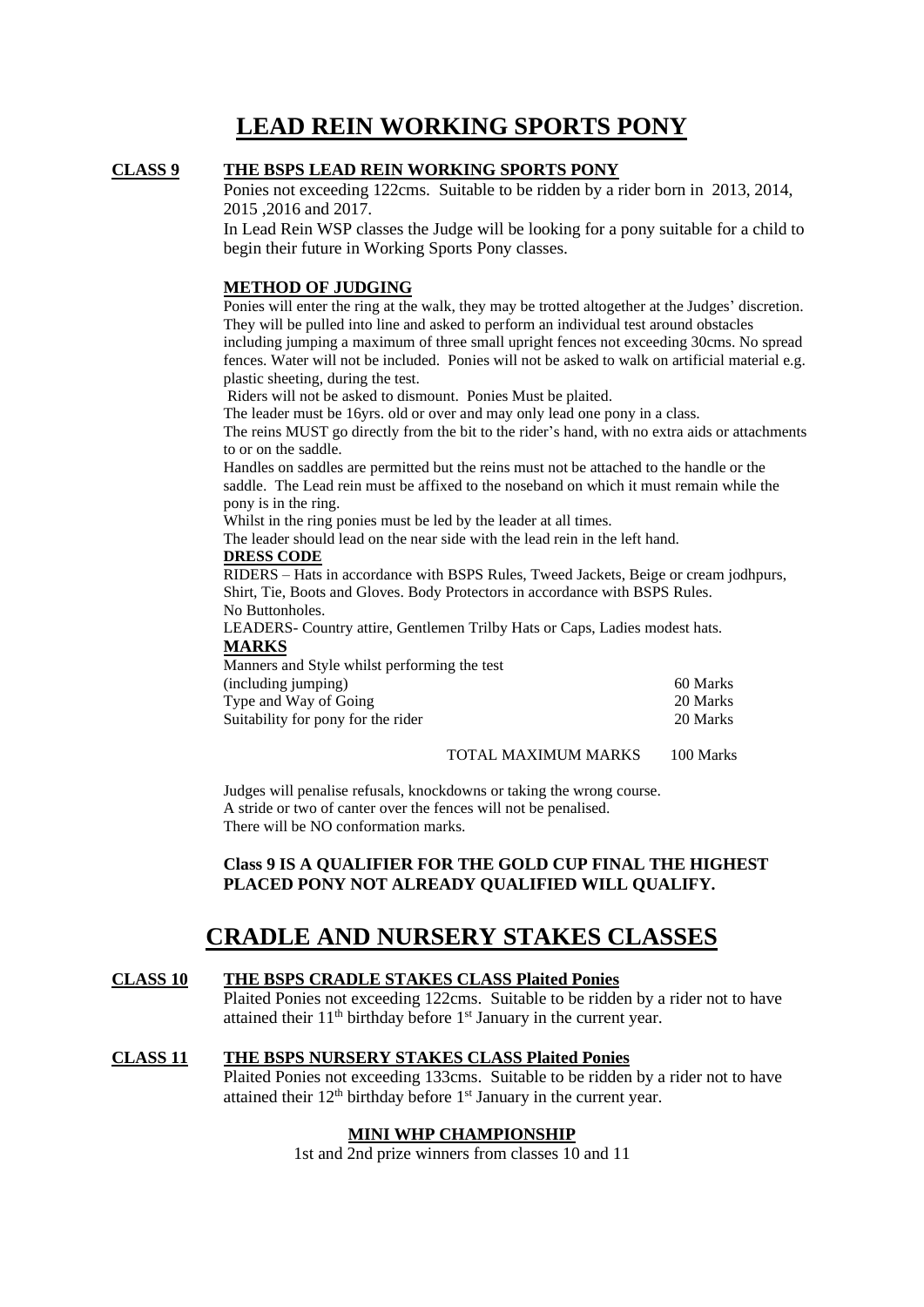### **LEAD REIN AND FIRST RIDDEN CLASSES**

#### **CLASS 12 HORSE OF THE YEAR SHOW LEAD REIN PONY**

Mare or Gelding, 4yrs old or over, not exceeding 122cms. Suitable to be ridden by a rider who must have attained their third birthday by the day of competition and not to have attained their 8th birthday before 1st January in the current year

#### **CLASS 13 HORSE OF THE YEAR SHOW FIRST RIDDEN PONY**

Mare or Gelding, 4yrs old or over, not exceeding 122cms.

Suitable to be ridden by a rider who must have attained their third birthday by the day of competition and not to have attained their 10th birthday before 1st January in the current year

Classes 12 & 13 - Horse of the Year Show Lead Rein and First Ridden Pony - Marks will be awarded in the following way:

Manners & Way of Going – 50 Marks Maximum

Conformation, Type & Freedom of Action – 50 Marks Maximum

In the case of equality, the pony with the highest Manners  $\&$  Way of

Going mark will be deemed the winner. If there is still equality at this point, then the judges' decision will be final.

#### **MINI CHAMPIONSHIP**

1<sup>st</sup> and 2<sup>nd</sup> prize winners from classes 12 and 13

#### **CLASS 14 The BSPS LEADING REIN HUNTER TYPE**

Mare or Gelding, 4yrs old or over, not exceeding 122cms.

Suitable to be ridden by a rider not to have attained their 9<sup>th</sup>. birthday before 1st January in the current year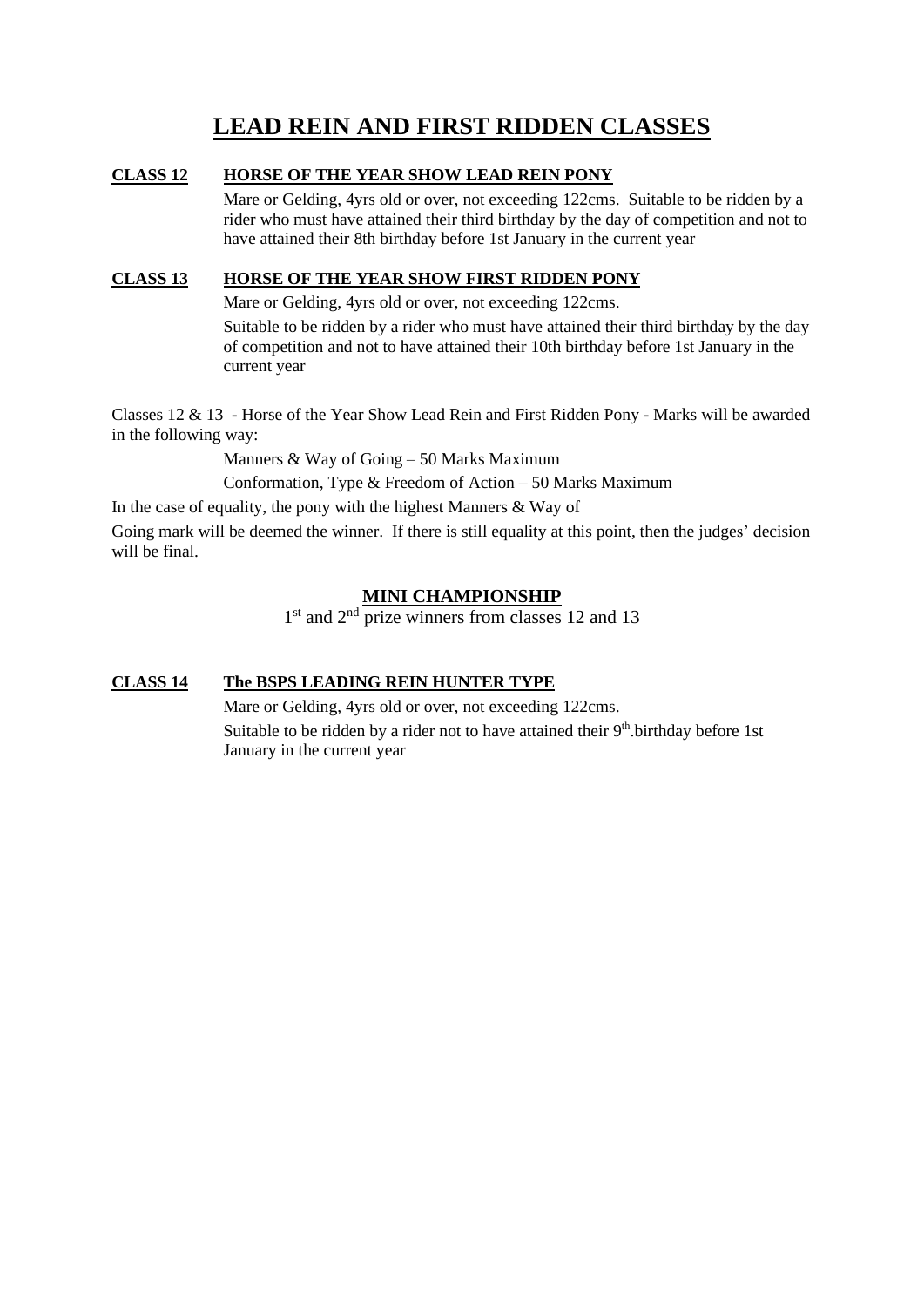### **CHILDRENS RIDING PONY CLASSES**

#### **CLASS 15 MIXED HEIGHT NOVICE SHOW PONY CLASS**

Mare or Gelding, 4 yrs old or over, not exceeding 148 cms. Suitable to be ridden by a rider who must be the correct age for the height of pony they ride.

#### **CLASS 16 HORSE OF THE YEAR SHOW BRITISH SHOW PONY SOCIETY 128CM CHILDREN'S RIDING PONY**

Mare or Gelding, 4yrs old or over, not exceeding 128cms. Suitable to be ridden by a rider not to have attained their 13th birthday before 1st January in the current year

#### **CLASS 17 HORSE OF THE YEAR SHOW BRITISH SHOW PONY SOCIETY 138CM CHILDREN'S RIDING PONY**

Mare or Gelding, 4yrs old or over exceeding 128cms, but not exceeding 138cms. Suitable to be ridden by a rider not to have attained their 15th birthday before 1st January in the current year

#### **CLASS 18 HORSE OF THE YEAR SHOW BRITISH SHOW PONY SOCIETY 148CM CHILDREN'S RIDING PONY**

Mare or Gelding, 4yrs old or over, exceeding 138cms, but not exceeding 148cms. Suitable to be ridden by a rider not to have attained their 17th birthday before 1st January in the current year

Classes 16, 17 and 18 - Horse of the Year Show British Show Pony Society Children's Riding Pony – Marks will be awarded in the following way:

Manners & Way of Going – 50 Marks Maximum

Conformation, Type & Freedom of Action – 50 Marks Maximum

In the case of equality, the pony with the highest Manners & Way of Going mark will be deemed the winner. If there still be equality at this point, then the judges' decision will be final.

#### **Children's Riding Pony Championship**

Open to 1st and 2nd prize winners in classes 16, 17 and 18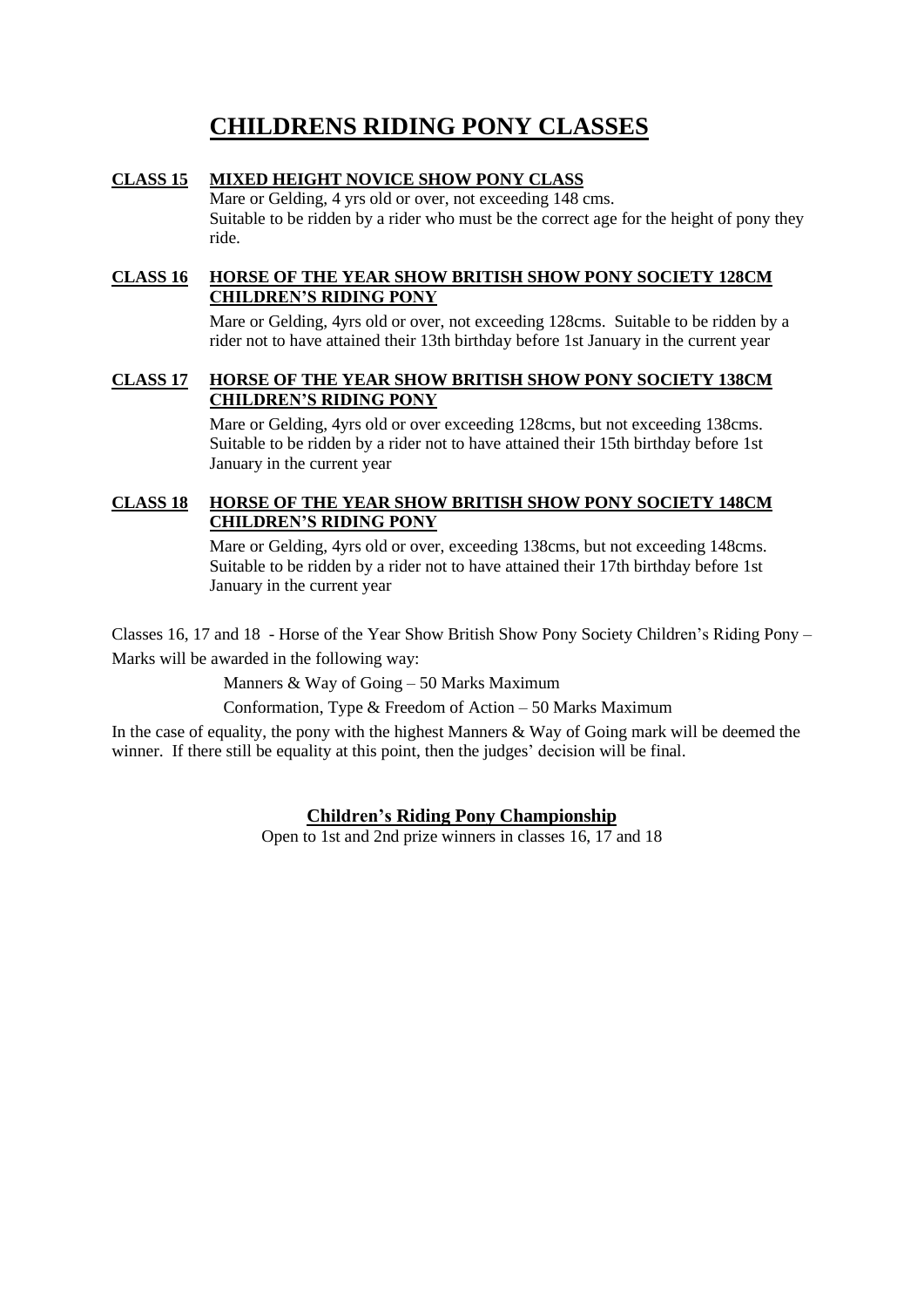### **WORKING HUNTER PONY CLASSES**

#### **CLASS 19 HORSE OF THE YEAR SHOW NATIONAL PONY SOCIETY/MOLE VALLEY FARMERS 133CM WORKING HUNTER PONY**

Mare or Gelding, 4yrs old or over, not exceeding 133cms. Suitable to be ridden by a rider not to have attained their 14th birthday before 1st January in the current year.

#### **CLASS 20 HORSE OF THE YEAR SHOW NATIONAL PONY SOCIETY/MOLE VALLEY FARMERS 143CM WORKING HUNTER PONY**

Mare or Gelding, 4yrs old or over, exceeding 133cms, but not exceeding 143cms. Suitable to be ridden by a rider not to have attained their 17th birthday before 1st January in the current year

#### **CLASS 21 HORSE OF THE YEAR SHOW NATIONAL PONY SOCIETY/MOLE VALLEY FARMERS 153CM WORKING HUNTER PONY**

Mare or Gelding, 4 yrs old or over, exceeding 143cms, but not exceeding 153cms. Suitable to be ridden by a rider not to have attained their 20th birthday before 1st January in the current year

#### **CLASS 22 HORSE OF THE YEAR SHOW NATIONAL PONY SOCIETY/MOLE VALLEY FARMERS INTERMEDIATE WORKING HUNTER PONY**

Mare or Gelding, 4yrs old or over, exceeding 148cms and not exceeding 158cms. Suitable to be ridden by a rider not to have attained their 25th birthday before 1st January in the current year

Classes 19, 20, 21 and 22 - Horse of the Year Show National Pony Society/|Mole Valley Farmers Working Hunter Pony Classes - Marks will be awarded in the following way:

| PHASE I (70 MARKS)                          |          |
|---------------------------------------------|----------|
| A: Jumping Points                           | 50 Marks |
| B: Style While Jumping                      | 20 Marks |
| PHASE II (30 MARKS)                         |          |
| C: Conformation, Type and Freedom of Action | 20 Marks |
| D: Manners and Way of Going                 | 10 Marks |

In the event of equality the TOTAL Mark from Phase I will take precedence, followed by the Manners and Way of Going mark and then the Conformation, Type and Freedom of Action Mark.

#### **Working Hunter Pony Championship**

First and second prize winners in Classes 19, 20, 21 and 22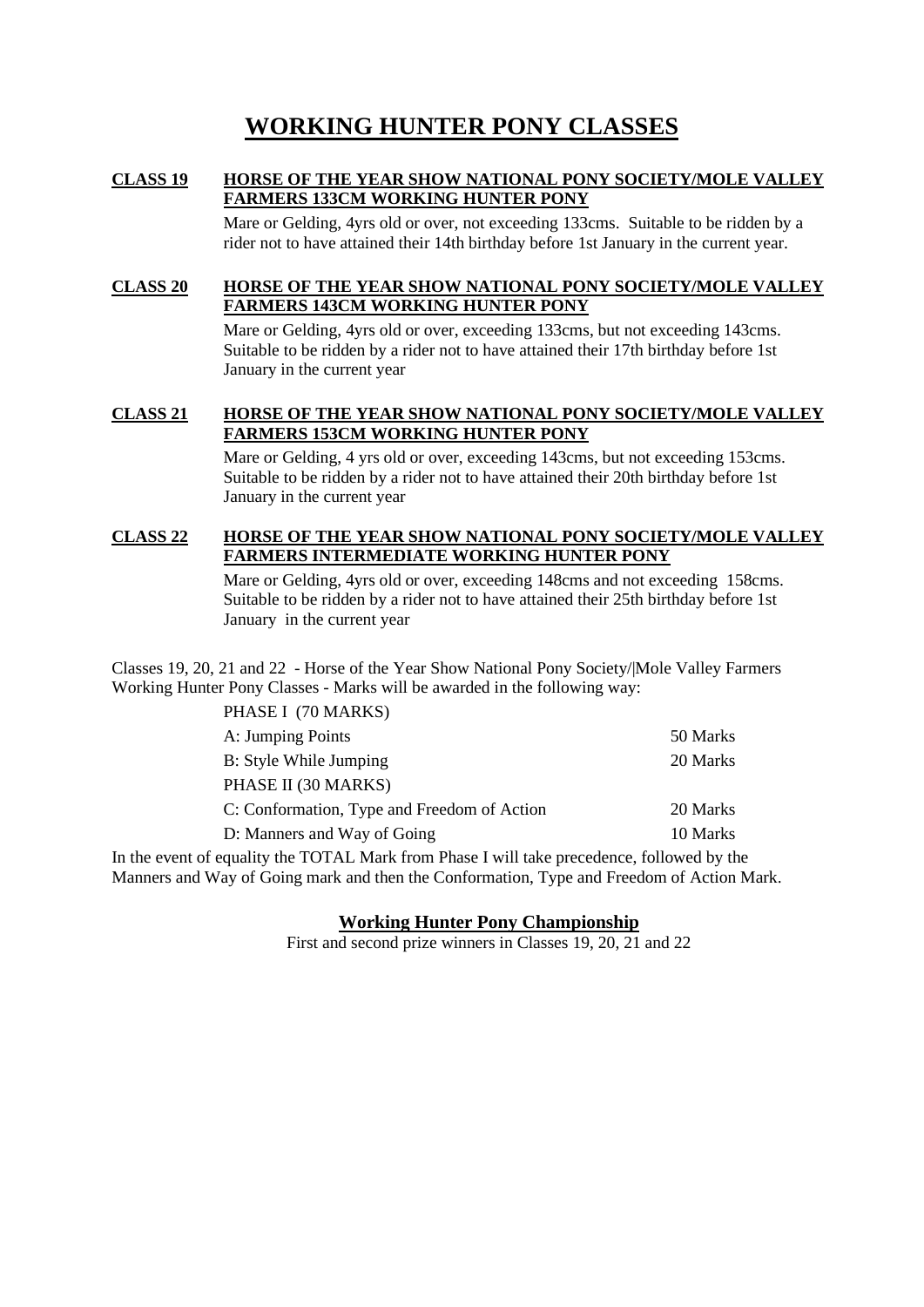### **SHOW HUNTER PONY CLASSES**

#### **CLASS 23 THE BSPS NOVICE SHOW HUNTER PONY CLASS**

Mare or Gelding, 4yrs old or over, not exceeding 153cms. Suitable to be ridden by a rider not to have attained their 20th birthday before 1st January in the current year. Riders must be the correct age for the height for the pony they ride.

#### **CLASS 24 HORSE OF THE YEAR SHOW THE BINKS FAMILY 122CMS SHOW HUNTER PONY**

Mare or Gelding, 4yrs old or over, not exceeding 122cms. Suitable to be ridden by a rider not to have attained their 12th birthday before 1st January in the current year. The "Penmyndd Fiddler" Trophy presented by Mrs. J.D. Thompson and Family to the winner

#### **CLASS 25 HORSE OF THE YEAR SHOW THE BINKS FAMILY 133CMS SHOW HUNTER PONY**

Mare or Gelding, 4yrs old or over, exceeding 122cms, but not exceeding 133cms. Suitable to be ridden by a rider not to have attained their 14th birthday before 1st January in the current year

#### **CLASS 26 HORSE OF THE YEAR SHOW THE BINKS FAMILY 143CMS SHOW HUNTER PONY**

Mare or Gelding, 4yrs old or over, exceeding 133cms, but not exceeding 143cms. Suitable to be ridden by a rider not to have attained their 17th birthday before 1st January in the current year

#### **CLASS 27 HORSE OF THE YEAR SHOW THE BINKS FAMILY 153CMS SHOW HUNTER PONY**

Mare or Gelding, 4yrs old or over, exceeding 143cms, but not exceeding 153cms. Suitable to be ridden by a rider not to have attained their 20th birthday before 1st January in the current year

Classes 24, 25, 26 and 27 - Horse of the Year Show Show Hunter Pony –

Marks will be awarded in the following way:

| Manners & Way of Going $-$                  | 50 Marks Maximum |
|---------------------------------------------|------------------|
| Conformation, Type $\&$ Freedom of Action – | 50 Marks Maximum |

In the case of equality, the pony with the highest Manners  $\&$  Way of Going mark will be deemed the winner. If there still be equality at this point, then the judges' decision will be final.

#### **Show Hunter Pony Championship**

First and second prize winners in classes 24, 25, 26 and 27 to compete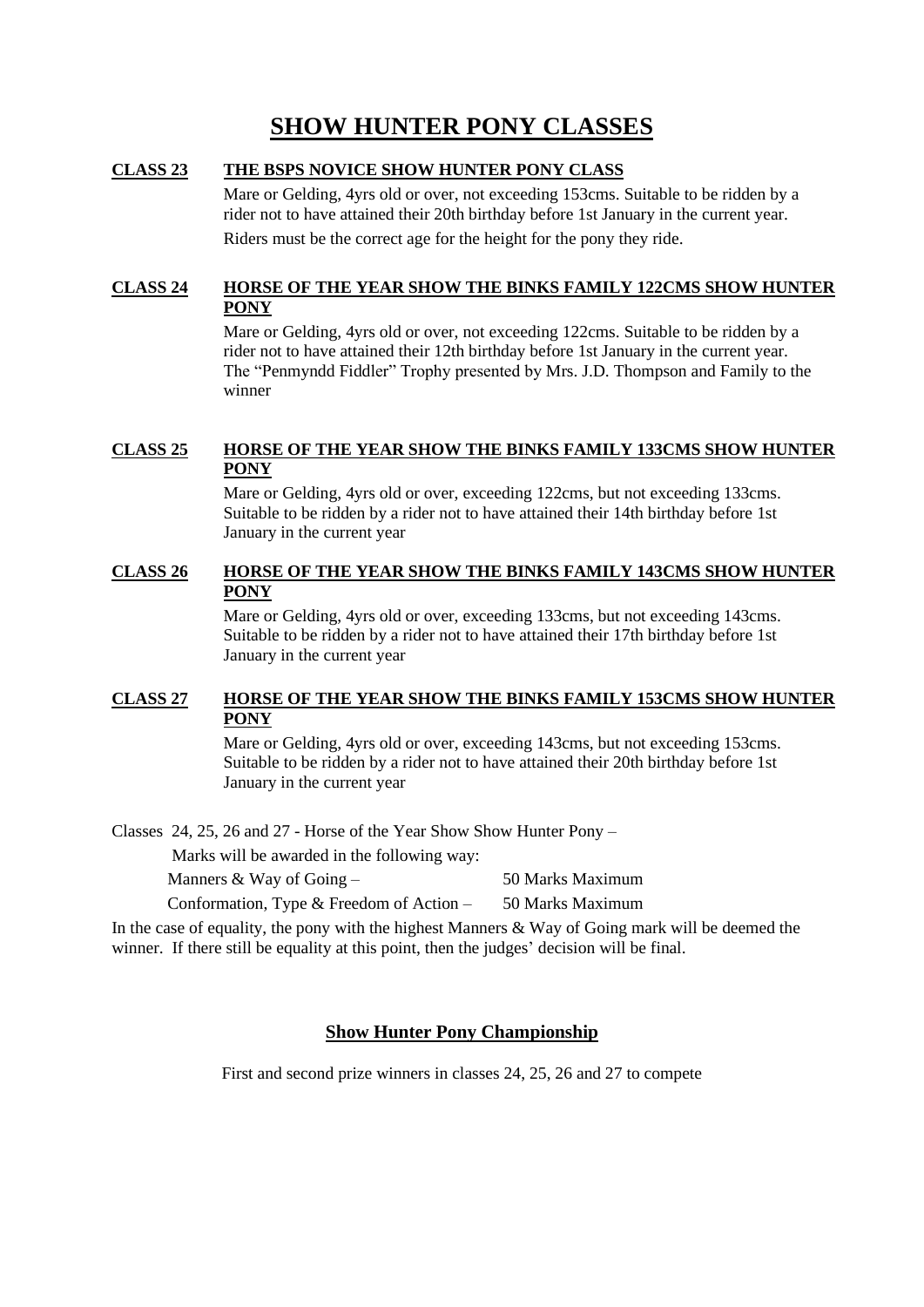### **INTERMEDIATE CLASSES**

#### **CLASS 28 THE BSPS NOVICE INTERMEDIATE SHOW RIDING TYPE**

Mare or Gelding, 4yrs old or over, exceeding 146cms, but not exceeding 158cms. Suitable to be ridden by a rider not to have attained their 25th birthday before 1st January in the current year

#### **CLASS 29 HORSE OF THE YEAR SHOW 153cm INTERMEDIATE SHOW RIDING TYPE**

Mare or Gelding, 4yrs old or over, exceeding 146cms, but not exceeding 153cms. Suitable to be ridden by a rider not to have attained their 25th birthday before 1st January in the current year

#### **CLASS 30 HORSE OF THE YEAR SHOW 158cm INTERMEDIATE SHOW RIDING TYPE**

Mare or Gelding, 4yrs old or over, exceeding 153cms, but not exceeding 158cms. Suitable to be ridden by a rider not to have attained their 25th birthday before 1st January in the current year

Classes 29 and 30 - Horse of the Year Show Intermediate Classes - Marks will be awarded in the following way:

Manners & Way of Going – 50 Marks Maximum

Conformation, Type & Freedom of Action – 50 Marks Maximum

In the case of equality, the pony with the highest Manners & Way of Going mark will be deemed the winner. If there still be equality at this point, then the judges' decision will be final.

#### **Intermediate Championship**

Open to First prize winners in classes 29 & 30

#### **CLASS 31 THE BSPS NOVICE INTERMEDIATE SHOW HUNTER**

Mare or Gelding, 4yrs old or over, exceeding 148cms, but not exceeding 158cms. Suitable to be ridden by a rider not to have attained their 25th birthday before 1st January in the current year .

#### **CLASS 32 OPEN INTERMEDIATE SHOW HUNTER**

Mare or Gelding, 4yrs old or over, exceeding 148cms, but not exceeding 158cms. Suitable to be ridden by a rider not to have attained their 25th birthday before 1st January in the current year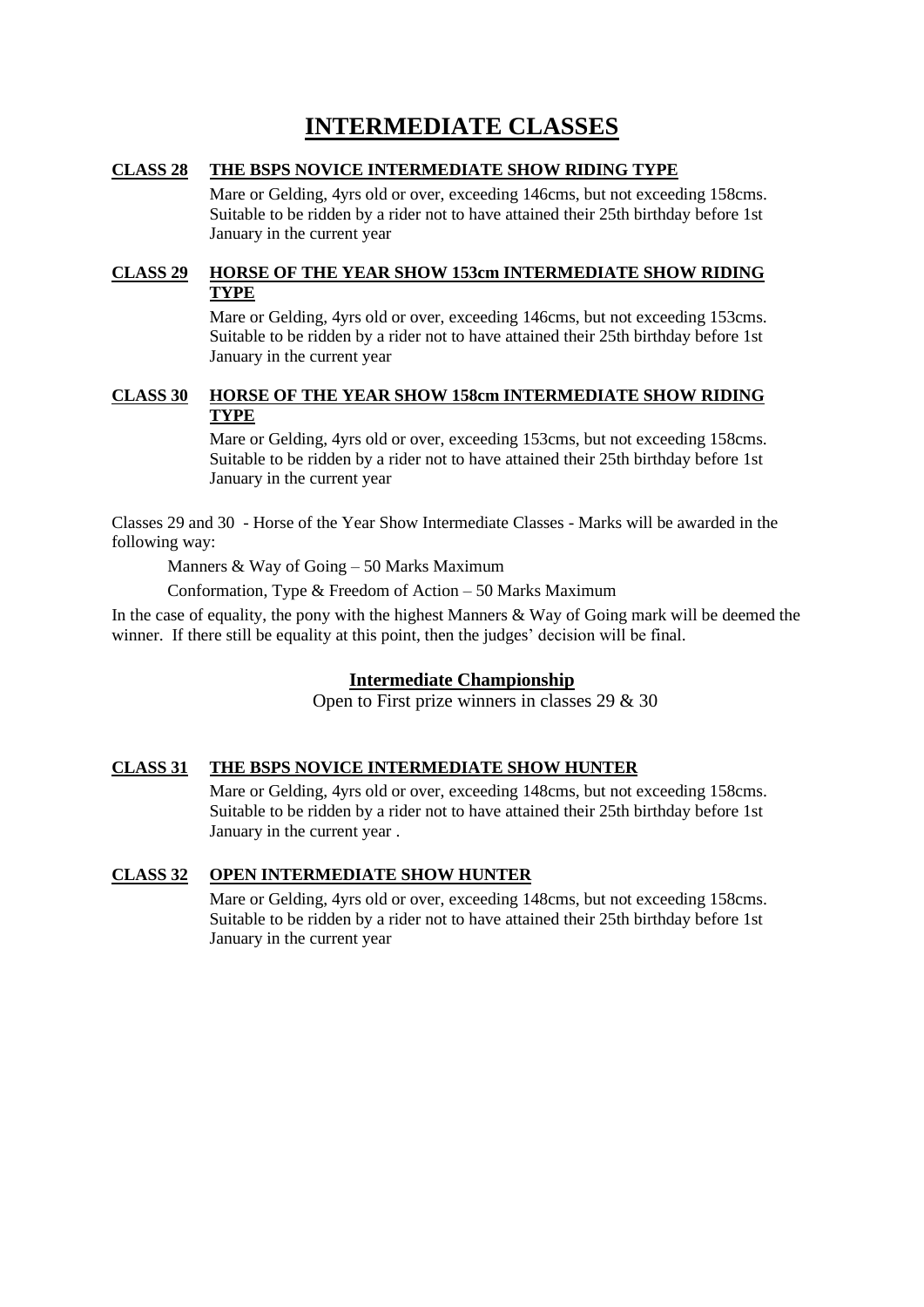# **HORSE OF THE YEAR SHOW PARTBRED SECTION**

### **HORSE OF THE YEAR Qualifying round**

#### **CLASS 33 THE RIDDEN PARTBRED PONY OF THE YEAR 2022 Horse of the Year Show QUALIFYING CLASS**

Stallion, Mare or gelding 4 years old or over not exceeding 148cms. A valid JMB number must be lodged with Grandstand Media Limited prior to entry in any qualifying round . Riders any age with the exception of those riding stallions who must have attained their 14th birthday before 1st January in the current year.

Class 33 will be run in accordance with Horse of the Year show rules, a copy of which can be downloaded from [www.hoys.co.uk.](http://www.hoys.co.uk/) Open to Stallions, Mares and Geldings 4 years old or over, registered within one or more of the following stud books: The partbred or anglo arab section of the Arab Horse Society (min 12.5% Arab Blood) The partbred Section of the Welsh Pony and Cob Stud Books (min 12.5% Welsh Blood) The partbred section of the Dartmoor Pony Stud Book (with min of 12.5% Dartmoor Blood) The partbred section of the British Connemara Stud Book (min 25% Connemara Blood) The partbred section of the New Forest Pony Stud Book (min 25% New Forest Blood)

Owners and Riders must be BSPS, NPS, UK Ponies and Horses, TSR, CHAPS, AHS, DPS, BCPS, NFPB&CS or WPCS members.

Class 33 is a Horse of the Year Show Qualifier, all data given upon entry of this class is provided to Grandstand Media Limited and stored on the Grandstand Entries System. For full policy details please visit www.grandstand entries.com

A copy of the pony's passport showing its registration or overstamping with either the AHS, WPCS, DPS, BCPS or NFPB&CS must be logged with Grandstand Media Ltd. Prior to entry in any qualifying round.

All ponies must be shown plaited and in a coloured brow band and all riders should wear formal showing attire for the purpose of uniformity. Tweed would be deemed inappropriate. All riders must wear dark coloured jacket. This class is a qualifying class for Horse of the Year Show, NEC, Birmingham,  $5<sup>th</sup> - 9<sup>th</sup>$  October 2022. Qualification will be awarded to the highest placed pony not already qualified in the first five places and will not pass below fifth place.

To be judged under the Horse of the Year Show general rules. MARKS Performance 50 marks maximum Conformation, Movement and Quality 50 marks maximum

In the case of equality, the horse with the highest Performance Mark will be deemed the winner, if there still equality at this point, then the judges' decision will be final.

THE QUALIFICATION WILL BE VERIFIED BY HORSE OF THE YEAR SHOW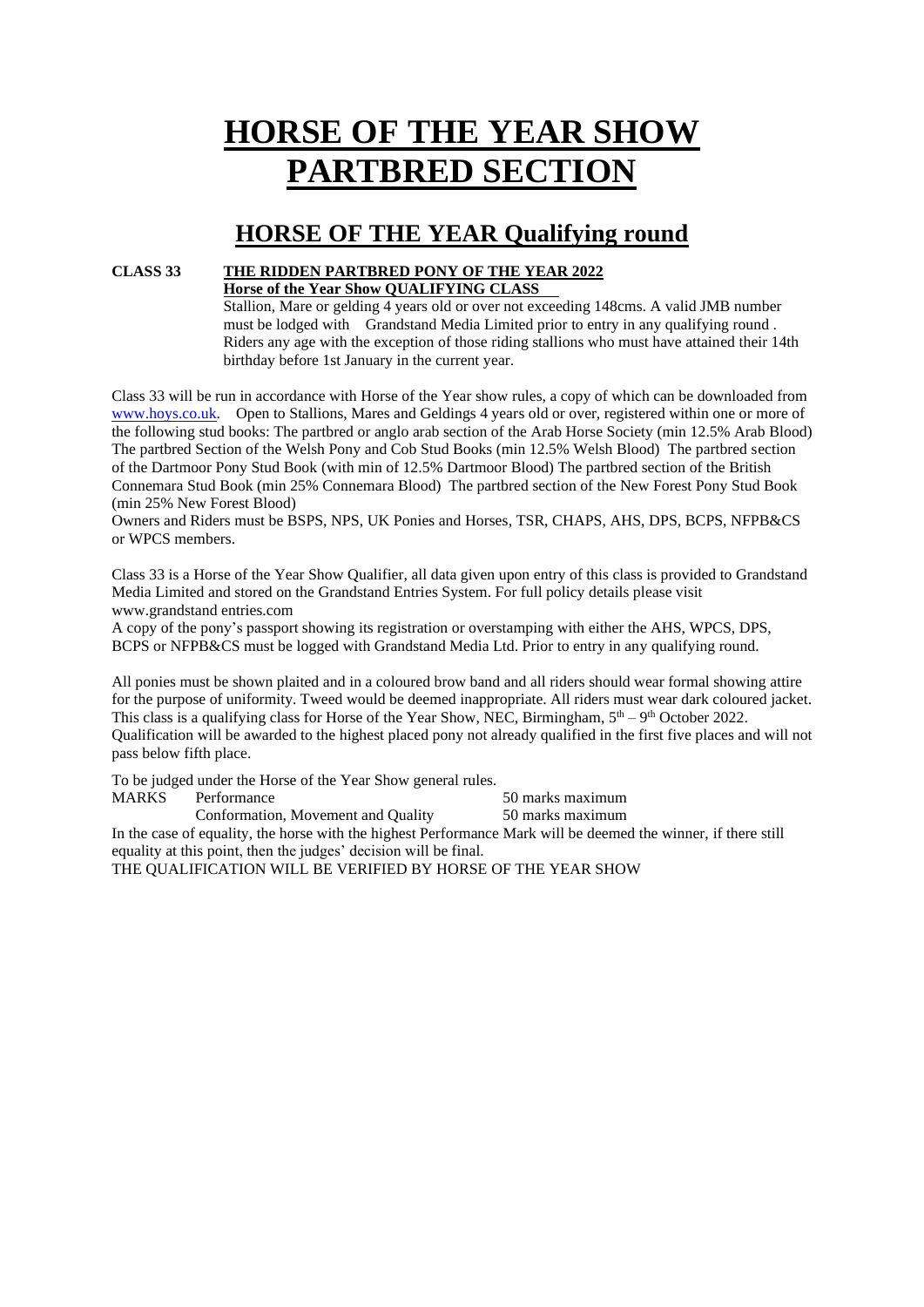### **CONDITIONS OF ENTRY AND RULES**

1 Classes 12, 13, 16, 17, 18, 19, 20 and 21, 22 and 24, 25, 26, 27, 29, 30 & 33 will be judged in accordance with the Horse of the Year Show Rules, a copy of which can be downloaded from [www.hoys.co.uk](http://www.hoys.co.uk/) Animals must be registered with either BSPS, NPS, UK Ponies & Horses or TSR and a valid

JMB number lodged with that society. Riders and Owners must be members of either BSPS, NPS, UK Ponies & Horses or TSR.

- 2. Classes  $1 9$ . 10, 11, 14, 15, 23, 28, 31, 32 will be judged in accordance with BSPS Rules.
- 3. **Animals must be registered with the BSPS for 2022. Owners and Riders must be current members of the BSPS to compete in classes 1 – 9, 10 – 11, 14, 15, 23, 28, 31 and 32.**
- 4. Only tack or spurs that are permissible in the ring in BSPS classes is allowed on the showground while mounted
- 5. The Committee does not accept responsibility for any loss, damage or injury to any person, animal, or property at the Show. Exhibitors are warned that property has been lost at Shows and are therefore advised to take every precaution and not leave property unattended.
- 6. The Committee reserve the right to alter the times of the classes or the Judges if necessary
- 7. Mounted exhibitors must adhere to horse walkways and riding areas.
- 8. OBJECTIONS must be made in writing with the objector's full name and address within 60 minutes of the completion of judging and must be lodged at the Secretary's Office together with the sum of £50 deposit. This sum will be returned if the objection is sustained, but if the objection is not sustained the deposit will be forfeited to the funds of the Mid Summer Show. The Objection Committee will consist of Mrs. S. Thomas, The Executive Officer and any other official if applicable.

 Any objection against a JMB Certificate must be lodged in accordance with the current JMB Rules.

Any objection against the judging of a class or championship must be referred to the BSPS in accordance with the Rules in the current BSPS Rule and Show Hand Book.

- 9. Any Animal on the showgound will be liable to Dope Testing.
- 10. No marks will be displayed until after the presentation of awards.
- 11. It is strongly recommended that all exhibitors carry Public Liability Insurance for an adequate indemnity to protect against their negligence.
- 12. WARNING!! Children, Motorcycles or Bicycles. Children MUST NOT be allowed to play on the bales of straw. NO Motorcycles or bicycles will be allowed to be ridden around the Showground or stable area at any time. Bicycles or motorcycles may be impounded for the duration of the Show.
- 13. STABLING Please fill in your stabling form correctly, this will assist the Office and Stable Manager. Stabling will be available from 5 pm on Friday  $17<sup>th</sup>$  June 2022. Boxes cannot be booked for exhibitors to sleep in. NO cooking or smoking permitted in the stable areas. Stables in different names cannot be allocated next to each other unless booked together at the same time.
- 14. HATS All competitors must wear hats in accordance with BSPS Rule and Handbook.
- 15. Body Protectors MUST be worn when jumping in any WHP or WH class including practice rings.
- 16. All entries and stabling fees **MUST** be paid in full when entries are made. NO entries will be accepted by telephone. Incorrect entries will be refused. ANY CHEQUE that is not honoured by the Bank will be returned to the exhibitor with their entries, and these WILL NOT be accepted. A £10 surcharge will be charged for stables cancelled prior to the closing date of entries.
- 17. Only animals competing at the show will be allowed onto the showground. (see Rule 47)
- 18. PONIES MUST NOT BE LEFT OVERNIGHT IN HORSEBOXES OR TRAILERS, CORRALS ARE NOT PERMITTED.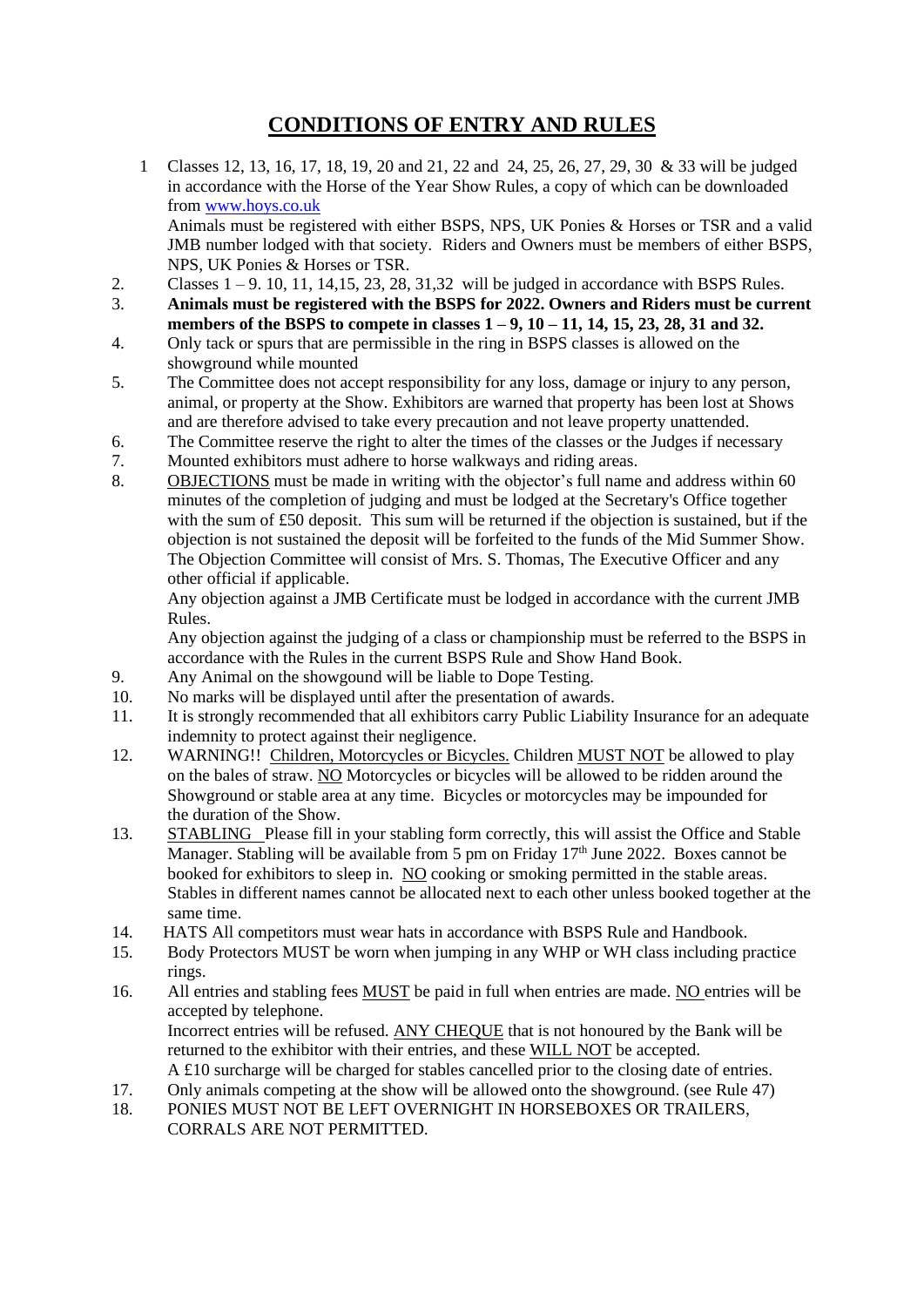- 19. EQUINE PASSPORTS/INFLUENZA VACCINATION CERTIFICATES.
	- Exhibitors are required to have Passports for all horses/ponies when competing at the show and up to date Equine Inoculation Certificate for each of their exhibits in accordance with Rule 60a in the 2022 BSPS Rule and Show Handbook. Any exhibitor found without a passport or valid certificates for all their animals will be asked to leave the Showground.
- 20. WELFARE POLICY

The Society will enforce their Welfare Policy at this show.

#### **NO entry fee will be refunded NO REFUNDS on stables cancelled after the closing date of entries.**

**WARNING in the interest of other exhibitors, please refrain from playing loud or amplified music or making excessive noise on the showground after 11 pm THESE RULES WILL BE STRICTLY ENFORCED, OR DISCIPLINARY ACTION MAY BE TAKEN.**

THIS SHOW IS RUN WITH DUE REGARD TO HEALTH AND SAFETY. THE PERSONS RESPONSIBLE ON THE DAY WILL BE MR> DAVID THOMAS AND WE REQUEST THAT ALL EXHIBITORS AND MEMBERS OF THE PUBLIC COMPLY WITH ANY REQUEST ANY VERBAL OR WRITTEN FROM SHOW OFFICIALS WHICH PERTAIN TO THESE REGULATIONS IN THEIR OWN BEST INTERESTS. DETAILED GUIDELINES CAN BE SEEN AT THE SECRETARY'S OFFICE AND /OR ON NOTICES AROUND THE SHOW GROUND. ANY ACCIDENT SHOULD BE REPORTED TO A SHOW OFFICIAL IMMEDIATELY. REGULATIONS WITH REGARD TO THE RIDING OR DRIVING OF HORSES AND PONIES, MOTORISED VEHICLES AND BICYCLES WILL BE STRICTLY ENFORCED IN THE INTEREST OF ALL CONCERNED.

### **21. CANCELLATION**

The BSPS shall be entitled to cancel the Mid Summer Show.

- 1) upon the serving of notice to the entrant of such cancellation, not less than 48 hours prior to the Mid Summer Show: or
- 2) an Event of Force Majeure occurs

For the purpose of this clause, "Event of Force Majeure" means an act of God including but not limited to fire, flood, earthquake, windstorm or other natural disaster, act of any sovereign including but not limited to war, invasion, act of foreign enemies, hostilities (whether war be declared or not) civil war, rebellion, revolution, insurrection, military or usurped power or confiscation, nationalisation, requisition, destruction or damage to property by or under the order of any government or public or local authority or imposition of government sanction embargo or similar action; law, judgement, order, decree, embargo, blockade, labour dispute including but not limited to strike, lockout or boycott; interruption or failure of utility service including but not limited to electric power, gas, water or telephone service; failure of the transportation of any personnel equipment, machinery supply or material required by BSPS for the provision of show services breach of contract by any essential personnel; any other matter or cause beyond the control of BSPS.

Upon the cancellation of the Midsummer Show, BSPS shall return all Midsummer Show entry fees to the entrants, however in certain circumstances the Society reserve the right to retain a fair percentage of the fees when the Society has incurred expenses.

BSPS shall not be liable to the show entrants in contract, tort, negligence, breach of statutory duty or otherwise for any loss, damage, costs, or expenses of any nature whatsoever incurred or suffered by the show entrants of an indirect or consequential nature including without limitation any economic loss or other loss of turnover, profits, business, or goodwill.

Any notice served in accordance with this clause shall be in writing and shall be deemed to have been duly given if left at or sent by post or telex or facsimile to the entrant at the address or relevant telecommunications number for such entrant or such other address as the entrant may from time to time designate.